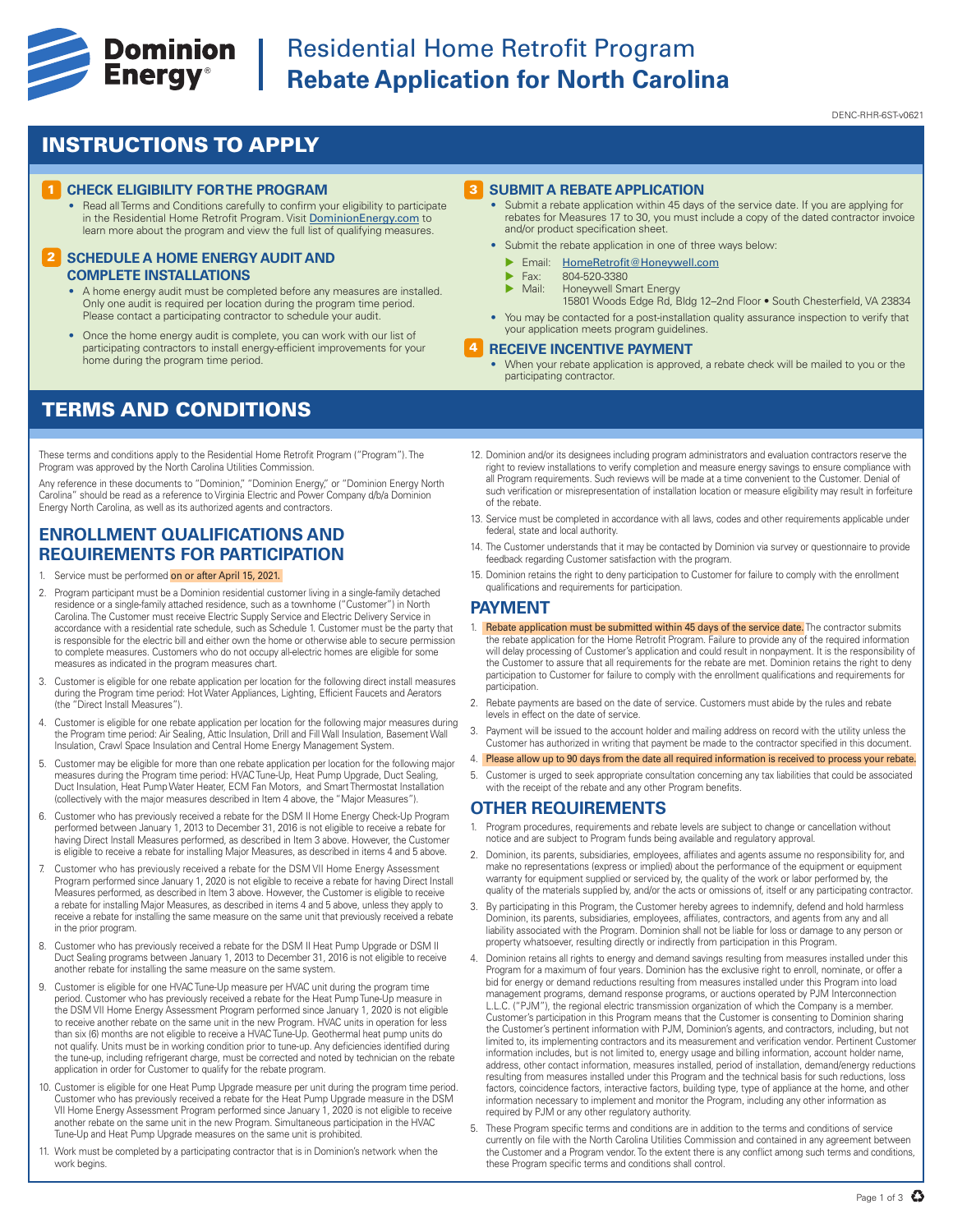

# Residential Home Retrofit Program APPLICATION FOR NORTH CAROLINA

| .<br>()<br><b>CKLI</b><br>APPLICATION CHE | Complete the checklist below and submit all required documents. Rebate cannot be processed with any missing information or blank fields.<br>Who is submitting this rebate application? $\Box$ Customer $\Box$ Contractor<br>(Your Initials) HAVE READ THE INSTRUCTIONS AND TERMS AND CONDITIONS ON PAGE 1.<br><b>Completed Home Energy Audit.</b><br>Completed entire rebate application.<br>Attached a copy of the dated invoice from the contractor who performed the work for Measures 16 to 86 only. (Not applicable for Measures 1 to 15)<br>Included the Product Specification Sheet for installing each of the following measures. Please select all that apply and specify item<br>numbers from Rebate Chart.<br>Measure 20 - 25 - HVAC System Upgrade (Submit AHRI Certificate): _________<br>Measure 27 - ECM Fan Motor:<br>✔ Submit in one of three ways: | $\overline{2}$<br>Fax:<br>Mail:                                                                 | Email: HomeRetrofit@Honeywell.com<br>804-520-3380<br><b>Honeywell Smart Energy</b><br>15801 Woods Edge Rd, Bldg 12-2nd Floor . South Chesterfield, VA 23834 |               |                                                                                                                                                                                                                                  |                                                                               |                |  | Measure 26 - Water Heater |      |           |  |             |
|-------------------------------------------|----------------------------------------------------------------------------------------------------------------------------------------------------------------------------------------------------------------------------------------------------------------------------------------------------------------------------------------------------------------------------------------------------------------------------------------------------------------------------------------------------------------------------------------------------------------------------------------------------------------------------------------------------------------------------------------------------------------------------------------------------------------------------------------------------------------------------------------------------------------------|-------------------------------------------------------------------------------------------------|-------------------------------------------------------------------------------------------------------------------------------------------------------------|---------------|----------------------------------------------------------------------------------------------------------------------------------------------------------------------------------------------------------------------------------|-------------------------------------------------------------------------------|----------------|--|---------------------------|------|-----------|--|-------------|
|                                           | Name on Dominion Energy Account:                                                                                                                                                                                                                                                                                                                                                                                                                                                                                                                                                                                                                                                                                                                                                                                                                                     |                                                                                                 |                                                                                                                                                             |               | <b>Dominion Energy Account Number:</b>                                                                                                                                                                                           |                                                                               |                |  |                           |      |           |  |             |
|                                           | Service Address:                                                                                                                                                                                                                                                                                                                                                                                                                                                                                                                                                                                                                                                                                                                                                                                                                                                     |                                                                                                 |                                                                                                                                                             |               |                                                                                                                                                                                                                                  |                                                                               |                |  |                           |      |           |  |             |
|                                           | City:                                                                                                                                                                                                                                                                                                                                                                                                                                                                                                                                                                                                                                                                                                                                                                                                                                                                | State:                                                                                          | Zip Code:                                                                                                                                                   |               |                                                                                                                                                                                                                                  |                                                                               |                |  |                           |      |           |  |             |
|                                           | Key Contact Name:                                                                                                                                                                                                                                                                                                                                                                                                                                                                                                                                                                                                                                                                                                                                                                                                                                                    |                                                                                                 |                                                                                                                                                             |               |                                                                                                                                                                                                                                  | <b>REBATE PAYMENT METHOD</b>                                                  |                |  |                           |      |           |  |             |
| ய                                         | Email Address:                                                                                                                                                                                                                                                                                                                                                                                                                                                                                                                                                                                                                                                                                                                                                                                                                                                       |                                                                                                 |                                                                                                                                                             |               | (Your Initials) understand that my rebate<br>incentive in the amount of \$ _______ will be paid                                                                                                                                  |                                                                               |                |  |                           |      |           |  |             |
| $\overline{\phantom{0}}$                  | Home Phone:                                                                                                                                                                                                                                                                                                                                                                                                                                                                                                                                                                                                                                                                                                                                                                                                                                                          | Work Phone:<br>Do you have authority to approve work<br>on the property?<br>Yes<br>1 No         |                                                                                                                                                             |               | directly to the contractor specified in this document<br>and recognize that I have received the equivalent value<br>of this amount through services provided, unless I<br>check here $\Box$ to have the rebate check sent to me. |                                                                               |                |  |                           |      |           |  |             |
| STOMER                                    | lease this property.<br>l lown                                                                                                                                                                                                                                                                                                                                                                                                                                                                                                                                                                                                                                                                                                                                                                                                                                       |                                                                                                 |                                                                                                                                                             |               |                                                                                                                                                                                                                                  |                                                                               |                |  |                           |      |           |  |             |
| <u>ನ</u>                                  | The following question is optional:<br>to have the work performed?<br>Yes                                                                                                                                                                                                                                                                                                                                                                                                                                                                                                                                                                                                                                                                                                                                                                                            | Did the rebate incentive offered by Dominion Energy have any influence in your decision<br>l No |                                                                                                                                                             |               |                                                                                                                                                                                                                                  | Building Type (Check one):   Single-Family Detached<br>Single-Family Attached |                |  |                           |      |           |  |             |
|                                           | By signing this application, I agree to the above terms and conditions. I authorize Dominion Energy North Carolina to release pertinent electrical usage information<br>through Honeywell Smart Energy as their implementation contractor to the participating contractor listed below. I certify that I am the Dominion Energy North Carolina<br>customer and owner or lessee of the residence described above.                                                                                                                                                                                                                                                                                                                                                                                                                                                     |                                                                                                 |                                                                                                                                                             |               |                                                                                                                                                                                                                                  |                                                                               |                |  |                           |      |           |  |             |
|                                           | <b>Customer Name (please print)</b>                                                                                                                                                                                                                                                                                                                                                                                                                                                                                                                                                                                                                                                                                                                                                                                                                                  |                                                                                                 |                                                                                                                                                             |               | <b>Customer Signature</b>                                                                                                                                                                                                        |                                                                               |                |  |                           | Date |           |  |             |
|                                           | Company Name:                                                                                                                                                                                                                                                                                                                                                                                                                                                                                                                                                                                                                                                                                                                                                                                                                                                        |                                                                                                 |                                                                                                                                                             |               | Technician Name:                                                                                                                                                                                                                 |                                                                               |                |  |                           |      |           |  |             |
|                                           | <b>Company Street Address</b>                                                                                                                                                                                                                                                                                                                                                                                                                                                                                                                                                                                                                                                                                                                                                                                                                                        |                                                                                                 |                                                                                                                                                             | Service Date: |                                                                                                                                                                                                                                  |                                                                               |                |  |                           |      |           |  |             |
|                                           | City:                                                                                                                                                                                                                                                                                                                                                                                                                                                                                                                                                                                                                                                                                                                                                                                                                                                                |                                                                                                 |                                                                                                                                                             |               |                                                                                                                                                                                                                                  |                                                                               | State:         |  |                           |      | Zip Code: |  |             |
| CONTRACTOR DETAILS                        | Company Phone:                                                                                                                                                                                                                                                                                                                                                                                                                                                                                                                                                                                                                                                                                                                                                                                                                                                       | Email Address:                                                                                  |                                                                                                                                                             |               |                                                                                                                                                                                                                                  |                                                                               |                |  |                           |      |           |  |             |
|                                           |                                                                                                                                                                                                                                                                                                                                                                                                                                                                                                                                                                                                                                                                                                                                                                                                                                                                      |                                                                                                 |                                                                                                                                                             |               |                                                                                                                                                                                                                                  |                                                                               |                |  |                           |      |           |  |             |
|                                           | <b>Technician Signature</b>                                                                                                                                                                                                                                                                                                                                                                                                                                                                                                                                                                                                                                                                                                                                                                                                                                          |                                                                                                 | Date                                                                                                                                                        |               |                                                                                                                                                                                                                                  |                                                                               |                |  |                           |      |           |  |             |
|                                           | <b>DominionEnergy.com</b>                                                                                                                                                                                                                                                                                                                                                                                                                                                                                                                                                                                                                                                                                                                                                                                                                                            |                                                                                                 | <b>@ HomeRetrofit@Honeywell.com</b>                                                                                                                         |               |                                                                                                                                                                                                                                  |                                                                               | 1-888-366-8280 |  |                           |      |           |  | Page 2 of 3 |